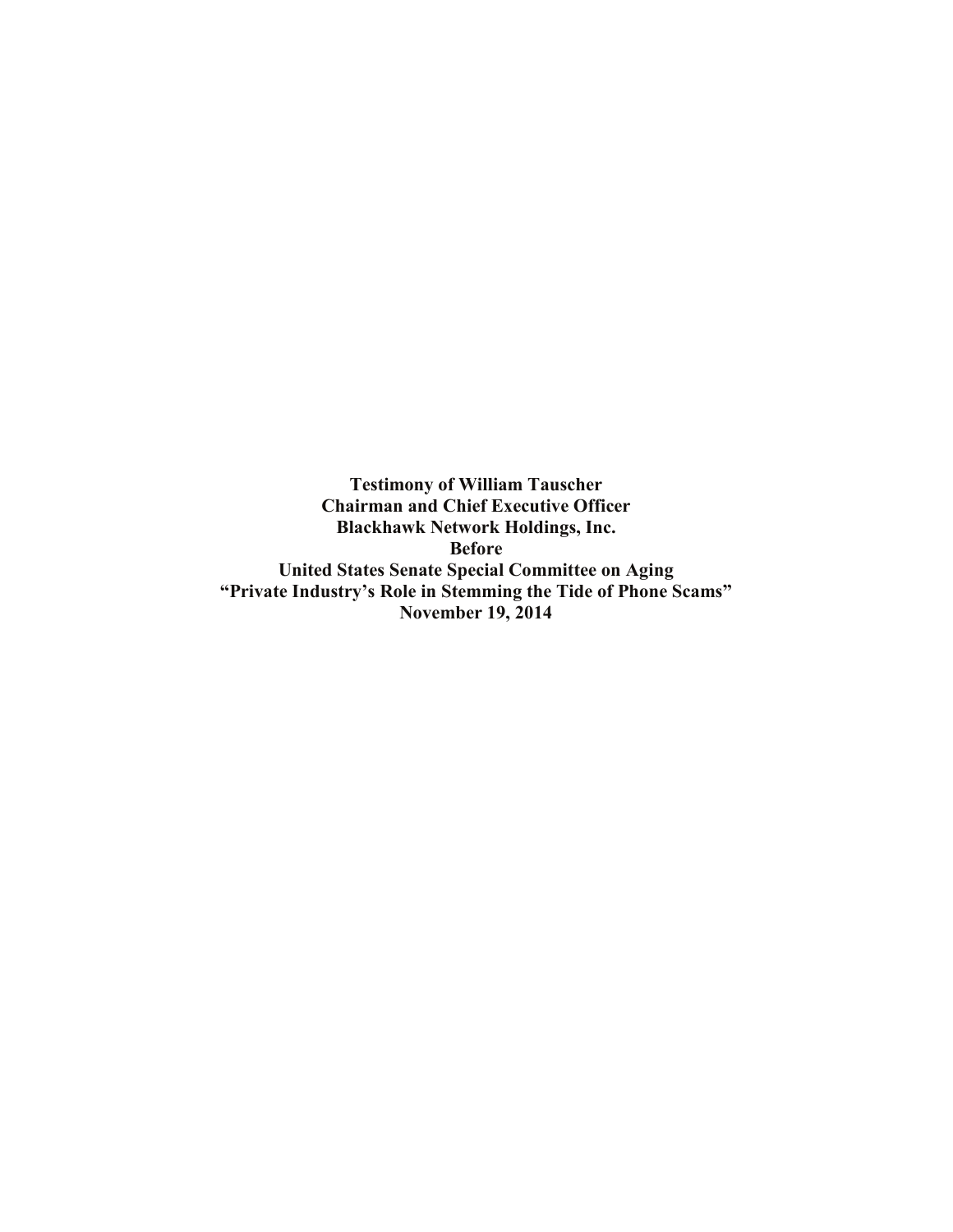Chairman Nelson, Ranking Member Collins, distinguished members of the Committee, thank you for providing me the opportunity to testify today on the subject of private industry's role in preventing victim-assisted fraud against seniors. My name is Bill Tauscher and I am Chairman and Chief Executive Officer of Blackhawk Network Holdings, Inc. I look forward to describing today Blackhawk's innovative and aggressive approach to deterring, preventing, and mitigating this pernicious type of fraud against seniors and other consumers. Blackhawk is grateful for the Committee's attention to this important subject over many months and your leadership in raising awareness about it.

# **About Blackhawk Network Holdings, Inc.**

Blackhawk is a leading payment network utilizing proprietary technology to offer a broad range of prepaid products and payment services in the United States and 21 other countries. Our companies support the physical and digital distribution of a variety of prepaid products, including gift cards, general-purpose reloadable ("GPR") cards, corporate reward cards, incentive cards, rebate cards, prepaid telecom handsets, and airtime cards across a global network totaling over 180,000 stores worldwide. Our GPR program, however, reaches under 20,000 locations in the U.S. And, our Reloadit packs are sold in over 10,000 locations, including Safeway, Albertsons, Giant Eagle, Kroger, BiLo, Casey's, Dave's, Winn Dixie, Harveys, Sweet Bay, Meijer, Food Lion, Hannaford, Save-a-Lot, Supervalu and WaWa stores. Our network provides significant benefits to those who purchase the products and services we offer and to our distribution partners who sell those products. For consumers, we provide convenience by offering a broad variety of quality brands and content at retail locations and online, enhanced by customer promotions and loyalty incentive programs that may be offered by our distribution partners. For these partners, we provide a significant, high-growth and highly productive product category that drives incremental store traffic and customer loyalty. Blackhawk serves in a variety of capacities in the prepaid market. We are a program manager for bank-issued network-branded card products. We are licensed money transmitter that issues Discover-branded reward cards and the Reloadit<sup>™</sup> pack (a GPR card reload and bill payment product). And, we are a distributor for both store-specific and network-branded gift cards.

Blackhawk's heritage of innovative prepaid developments began in 2001, when it was a subsidiary of Safeway Inc. Since our inception, we have looked at the industry with fresh eyes, always seeking to solve customer needs to grow our partners' business. Our first consumer insight led to a pioneering breakthrough -- to provide gift cards where they were more convenient for consumers, including grocery stores. Over the years, we have continued to research what consumers want and have rapidly brought these innovations to market. In addition to expanding our product line to capitalize on the full spectrum of prepaid products, we have also greatly expanded the brands we offer and the locations -- both digital and brick-and-mortar - where we offer them.

### **Blackhawk's Reloadable Financial Services Products**

Consumers have realized that prepaid financial service products offer value, convenience and flexibility. As the industry has evolved, Blackhawk has brought together a broad selection of GPR cards in one place, developing a proprietary reload network that is one of the lowest-priced, and most convenient. We are proud to distribute to our retail partners and to process transactions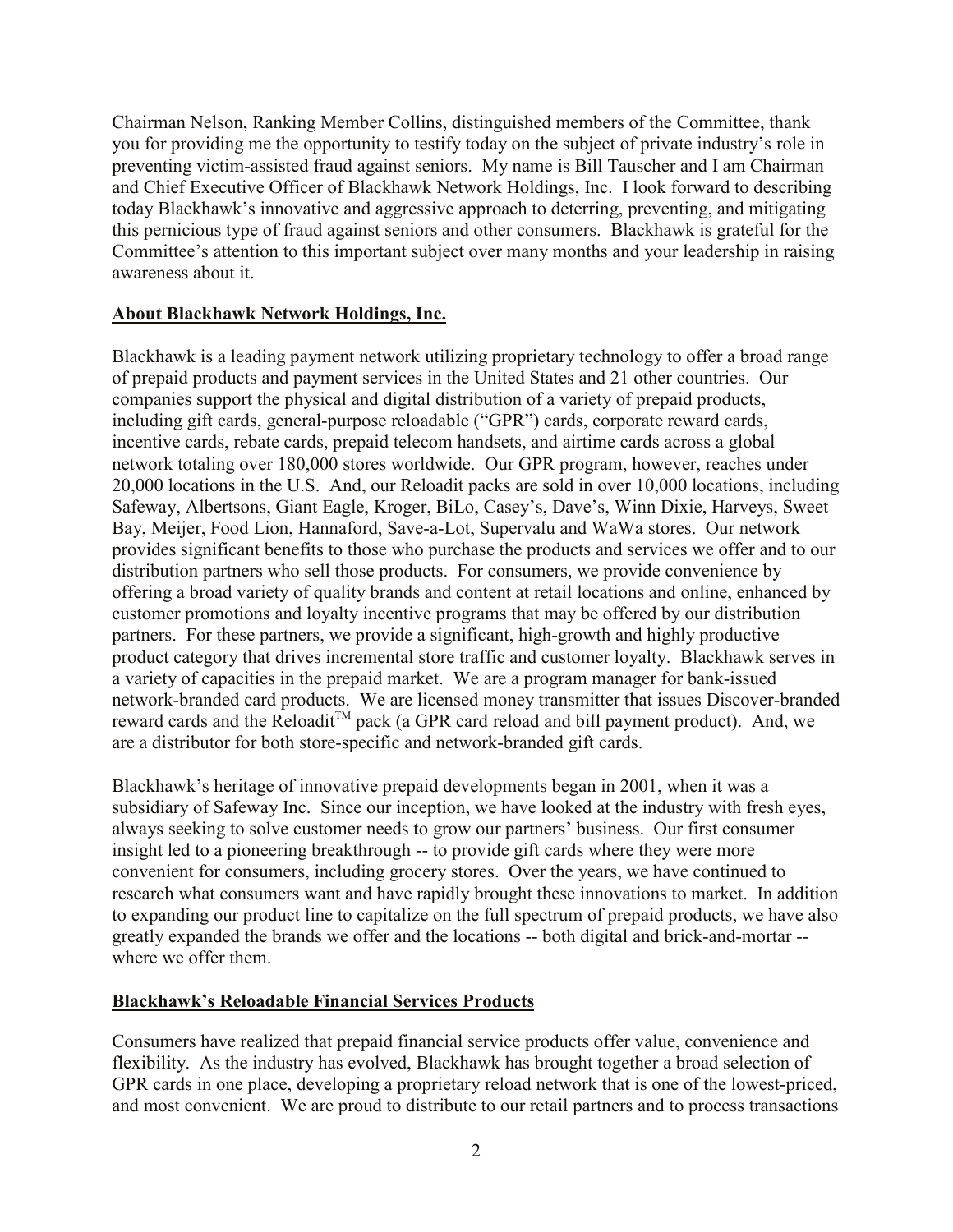for a diverse set of GPR card products, including those offered by NetSpend, PayPal, Green Dot, AccountNow, Univision, T-Mobile, and others. In addition to offering a large selection of GPR products under one roof, Blackhawk also offers PayPower<sup>TM</sup>, our own proprietary GPR card brand with desirable features, such as free direct deposit and online or phone bill pay, and competitive pricing.

Blackhawk makes it easy and secure for consumers to add value to their GPR cards by choosing any of these three different load methods:

**Quick Load:** Under the quick load option consumers can purchase a Reloadit pack at a retail location to load anywhere from \$20 to \$950. After purchasing the Reloadit pack, the consumer reloads the GPR card by going online or calling a toll-free number to provide a 10-digit PIN number found on the back of the Reloadit pack, a scratch-off PIN. This is how Reloadit and similar products were originally setup to operate for ease of use and consumer convenience. Ninety-nine percent (99%) of consumers who use this method do so in legal, non-fraudulent ways that serve their needs, such as funding a GPR card held by a child or grandchild who is away at college or by a contractor or household helper who is using a GPR card. Blackhawk's introduction of Reloadit Safe was a refinement of the product. With the further enhancements we will introduce in March next year (including the elimination of quick load with the scratchoff PIN and the introduction of enhanced fraud mitigation efforts, described in greater detail below) we will substantially improve fraud mitigation for Reloadit.

**Reloadit Safe:** Recently, Blackhawk has added a new method for consumers to reload GPR products participating in our Reloadit network. We have created the option for consumers to use the Reloadit Safe, which allows cardholders to store their funds and decide when they want to load funds to their GPR cards and how much. The Safe also enables Blackhawk to mitigate fraud through a variety of tools we explain in greater detail in this statement. Unlike the quick load option, the Reloadit Safe requires customers to provide an email address and other identifying information (presently, name, address, Social Security number and date of birth) upon set-up, as well as a self-assigned PIN – different than the scratch-off PIN. The selfassigned PIN must be used at time of reload (not the scratch-off PIN). The Safe also requires the customer to enter the full GPR card number into the Safe prior to transferring funds. We view the innovation of the Reloadit Safe as an effective bulwark against victim-assisted fraud. With the Safe, consumers who do not have the GPR card they want to load with them (such as when a child or grandchild has the GPR card at college) can safely load funds to that GPR card remotely through Reloadit. And, with enhancements that we will roll out in March next year (including elimination of quick load with the scratch-off PIN), Blackhawk will have enhanced monitoring capability and the ability to analyze accounts and account activity more effectively. This will allow us to identify fraud more quickly and prevent it more effectively, while still allowing consumers to retain Reloadit as a tool for accessing their funds and transferring them. I will provide more details on these enhancements later in this statement.

**Swipe at the Register:** In addition to offering quick load and Reloadit Safe options to load GPR cards with the Reloadit pack. Blackhawk provides customers in an increasing number of locations with the option of funding their GPR card accounts via swipe at retail locations, rather than through the scratch-off PIN. Approximately 50% of all retail locations in our program offer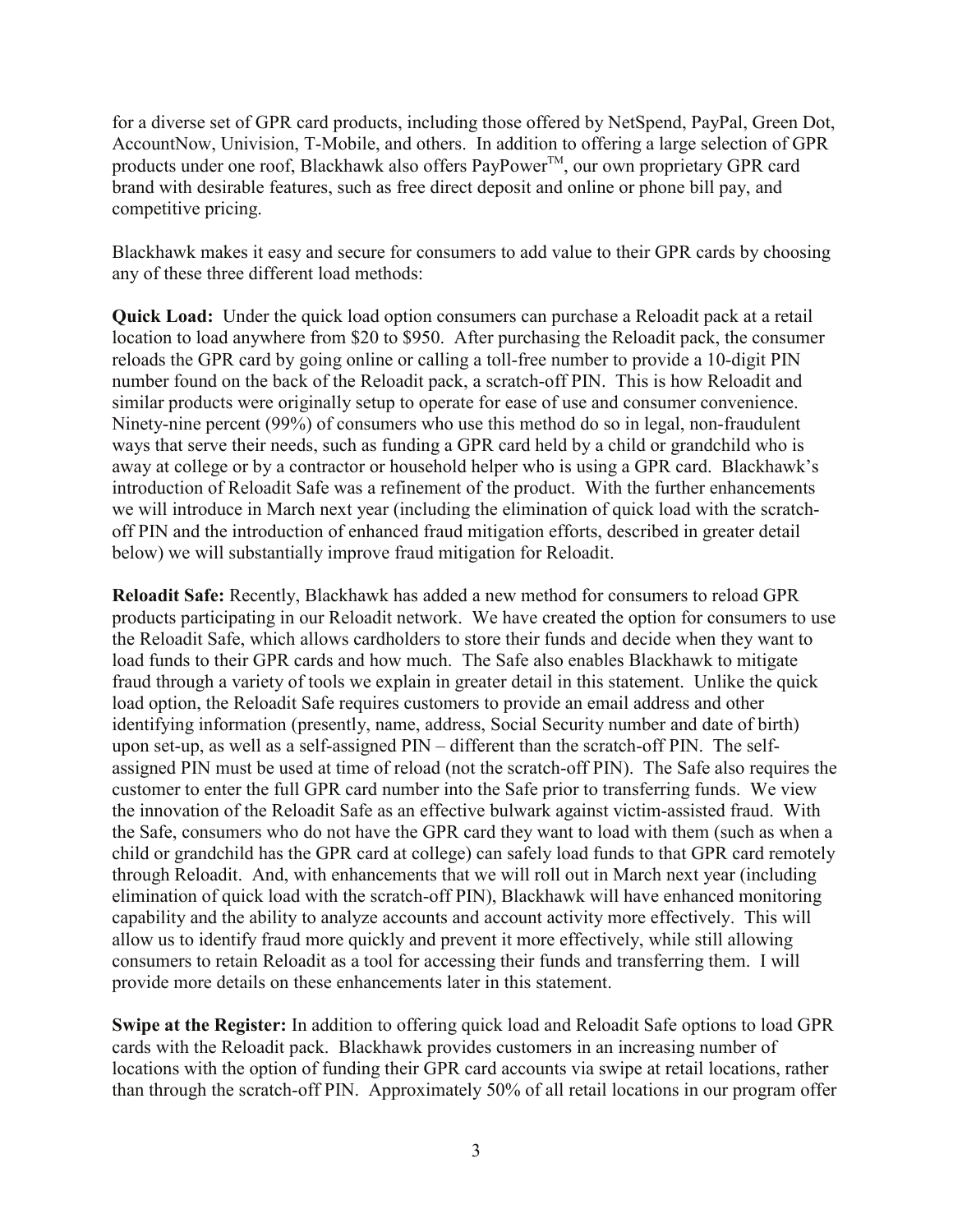reload on swipe today. But, not all retailers can support this functionality today. We are currently assisting many of our retail partners in converting their point-of-sale hardware to accept "swipe at the register." This technology allows for the elimination of loads using scratchoff PINs and allows the Reloadit packs themselves to be swipe loaded, and then to have the consumer later call Blackhawk or go online at Reloadit.com to transfer the funds into the Safe for later use.

# **Blackhawk's Commitment to Preventing Fraud**

Our research indicates that less than 1 percent of transactions involving Reloadit packs constitute potential fraud. Nevertheless, Blackhawk is committed to preventing all instances of fraud against consumers and, accordingly, has implemented significant measures to prevent and mitigate different types of fraud, including victim-assisted fraud.

The key components of our anti-fraud efforts include:

- monitoring GPR card and Reloadit pack activations and transaction monitoring using Blackhawk data and sophisticated anti-money laundering and fraud detection software, 24 hour Risk management resources and risk-based funding delays;
- educating and training our retail partners and their employees about victim-assisted fraud;
- ensuring consumer awareness of fraud threats; and
- coordinating with law enforcement and regulatory agencies.

**Monitoring GPR Card and Reloadit Pack Activation and Transaction Monitoring.** With respect to activation monitoring, Blackhawk performs proactive analysis of GPR card registrations and their associated attributes. We have developed and deployed a sophisticated point of sale monitoring system that provides alerts to Blackhawk Risk Management personnel in cases where potential fraud is detected based on suspicious activity, such as an unusual number of sales of Reloadit packs in a specific store or region or atypical amounts of funds to be loaded. If such cases are observed, Blackhawk Risk Management personnel have the ability to block the purchase of Reloadit packs from a particular store or stores in our network and to delay funding for a cash transfer of money to a GPR card from an individual Reloadit pack. We have many documented incidents where Blackhawk's monitoring technology has successfully thwarted fraud attempts.

**Educating/Training Retail Partners.** Although we have found Blackhawk's human resources and data analytics systems to be very effective in preventing victim-assisted fraud, we recognize that a critical backstop to our efforts is ensuring that our retail partners and their employees are attuned to potential fraud threats. We frequently issue fraud alerts to our retail partners on new and trending fraud scams and so that store employees can spot potential fraud at the point of sale. We also provide periodic webinar training for our retail partners on fraud and anti-money laundering awareness. At the individual store level, our merchandisers provide information to store employees when setting up card displays and restocking the racks on which our products are sold. We also train store employees to call our 24-hour toll-free risk support hotline if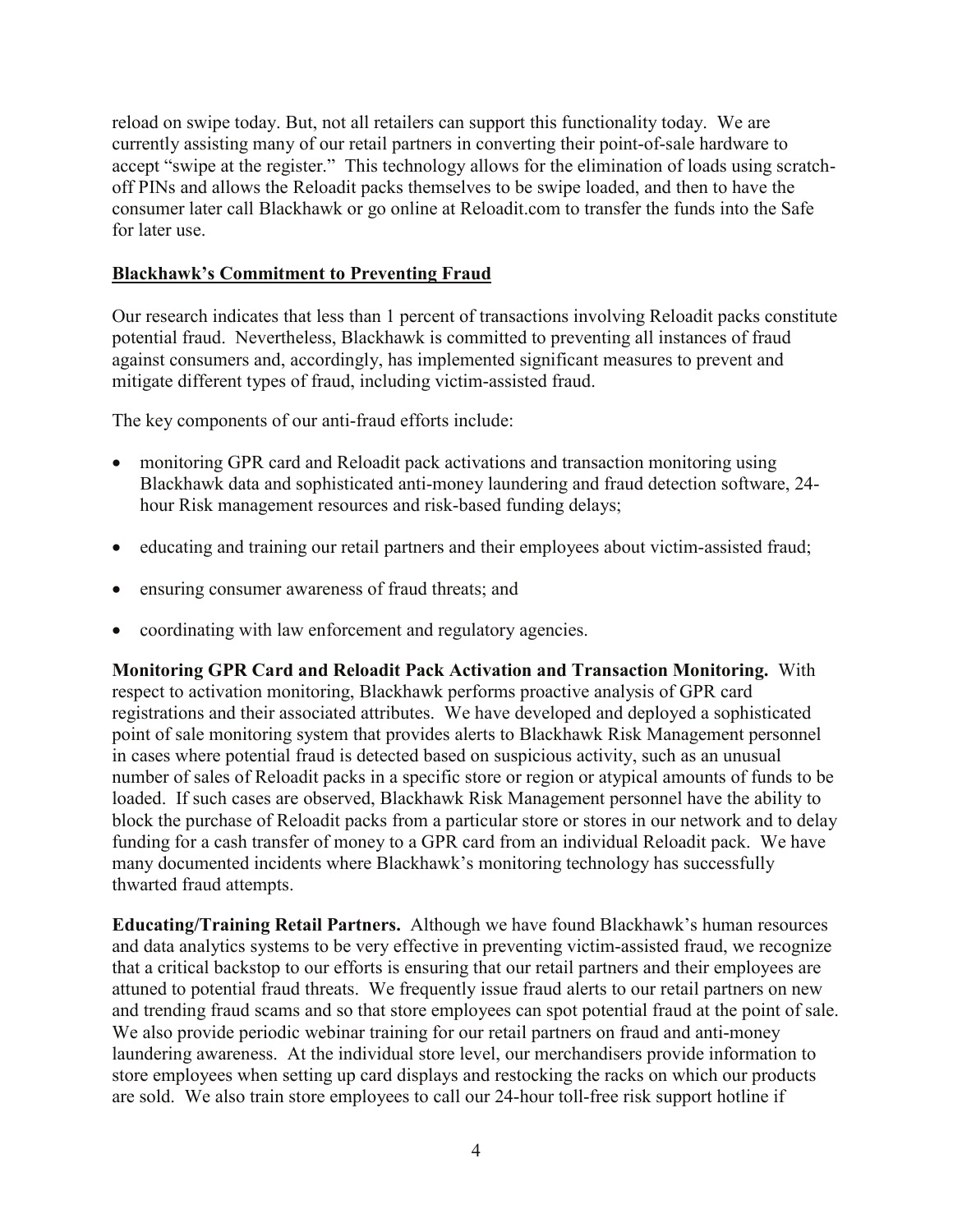potential instances of fraud arise. We evaluate the efficacy of our retailer training by conducting "secret shopper" programs around the country.

**Ensuring Consumer Awareness.** Of course, making sure consumers are aware of potential fraud threats is also an integral part of ensuring that they are not victimized. We have long included a "Protect Your Money" page on our Reloadit and PayPower websites explaining that the products can be the target of fraudsters looking to scam consumers. The page provides useful tips to prevent fraud and theft, a list of common scams involving Reloadit packs of which consumers should beware, links to government resources on phone scams and other types of fraud, and a toll-free number for consumers to call if they believe they are the target of a scam.

More recently, we have added a conspicuous "splash" message to our Reloadit.com homepage that every customer will see before using the site to transfer funds or pay bills. The message instructs a consumer to refrain from providing the PIN number on the back of the Reloadit pack to anyone over the phone the consumer does not know or has not met in person. The message also identifies common scams and provides a customer service line for a consumer to call if the consumer has been asked by someone else to provide Reloadit as a form of payment.

**Coordination with Law Enforcement.** Even as we work to educate retail partners and consumers about potential fraud threats, Blackhawk has also proactively engaged with law enforcement officials and regulators to detect and respond to new types of scams. Since October 2013, we have coordinated with the U.S. Secret Service and local law enforcement agencies from New York and New Jersey to combat phone scammers believed to be operating in New York and Florida. More recently, we have engaged with the U.S. Department of Homeland Security and the Treasury Inspector General for Tax Administration to address a fraud ring that has perpetrated a variety of victim-assisted frauds, including the "grandchild in jail" scam in which prepaid reload products have been implicated. We are committed to continuing open communication and coordination with law enforcement to prevent fraud and help hold accountable those who attempt to perpetrate fraud.

### **Ongoing Enhancements to Blackhawk's Anti-Fraud Regime**

The current option for Reloadit customers to open a Reloadit Safe or to use swipe at the register technology, coupled with our extensive technology and educational measures, exemplifies Blackhawk's commitment to preventing fraud against vulnerable populations and to deterring scammers from targeting the Reloadit pack as a useful vehicle to commit fraud. However, the implementation of these technologies and processes are only part of a progressive fraud mitigation strategy to prevent victim-assisted fraud targeted against seniors and other potentially vulnerable populations.

We are pleased to announce today that by March 2, 2015, Blackhawk will implement important changes to the overall function of our Reloadit pack product. On that date, customers will still be able to buy a Reloadit pack at a store, but will have to first associate the pack to a Reloadit Safe rather than using a quick load to directly fund a GPR account. To be clear, effective March 2, 2015, the Reloadit product with PIN functionality alone (Quick Load) will no longer be able to be used to transfer funds to a GPR account. The PIN on the pack will only be used to verify the pack. Blackhawk will require that customers using Reloadit packs to fund their GPR card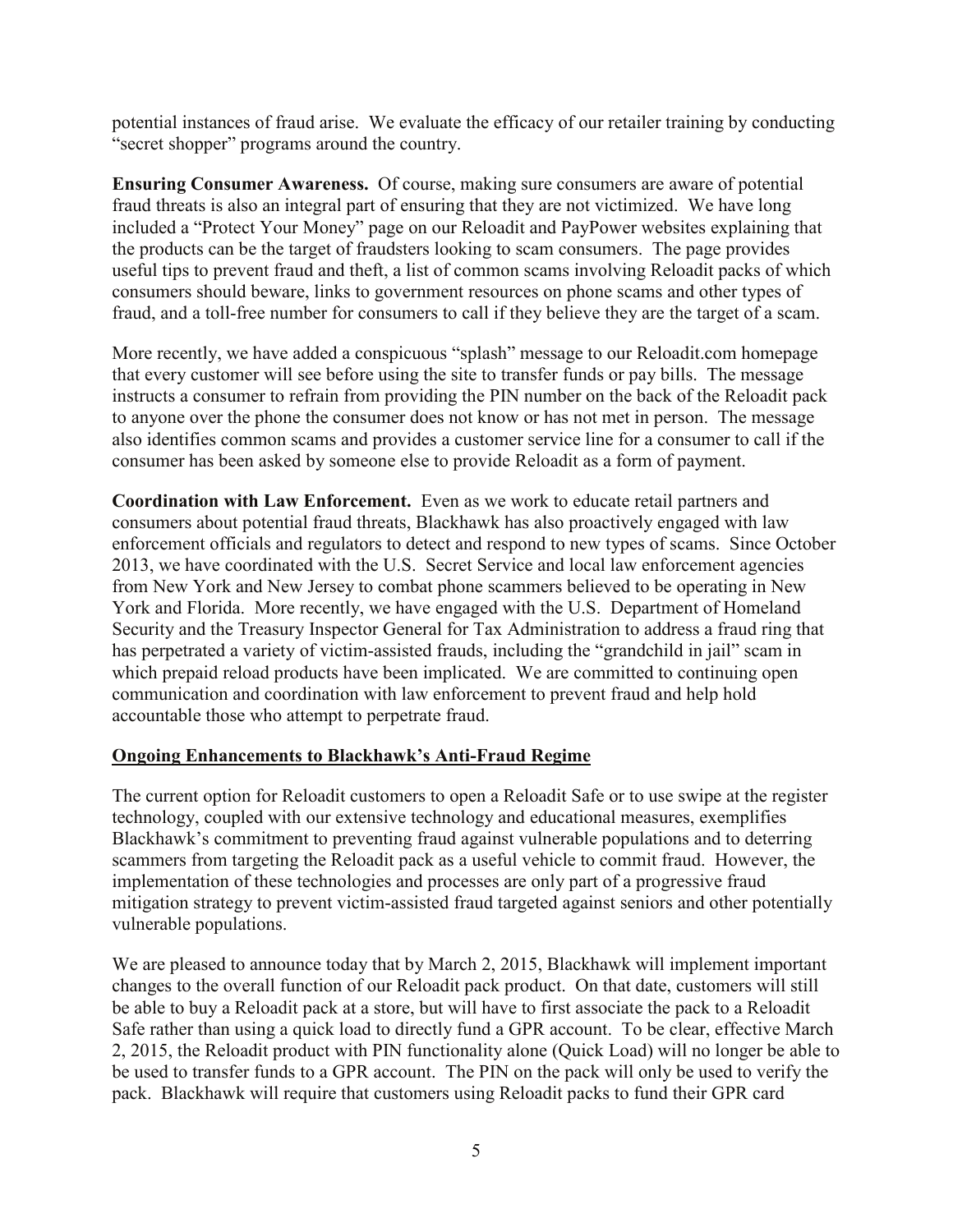accounts must register a Reloadit Safe that will receive the funds from the Reloadit pack. The Reloadit Safe will require the customer to add a complete 16-digit GPR card numbers to the Safe. The Safe technology will verify that the GPR account entered is registered and has passed the customer identification process prior to transferring funds.

Further, Blackhawk will be enhancing the Safe to allow us to monitor Reloadit Safe activations and activity based on the device the customer uses to link to her account (e.g., smartphone, tablet, computer). In practice, this means that the customer will be identified by the device from which the Customer is accessing the Safe and loading a GPR card. Customers will only be able to create one Safe per device. Once the device is used to create a Safe, that device will not be able to create another Safe. These tools, along with an enhanced ability to monitor Safe funding and transaction activity, will allow Blackhawk to intervene in possible fraud scenarios prior to funds being transferred from a Reloadit Pack or withdrawal.

Beyond this updated experience for the consumer, Blackhawk is implementing a variety of new security technologies behind the scenes to monitor suspicious activity related to reloading of GPR card accounts. We will identify a Safe account with a zip code at time of its creation and monitor zip codes of the locations where associated Reloadit packs are purchased. "Geographic Reasonability" thresholds (based on mileage between account zip code and pack purchase zip code) will alert Blackhawk when Safe accounts are funded with Reloadit packs activated from various parts of the country. Our advanced fraud monitoring systems will track the device fingerprint in real-time and will analyze velocity load limits based on customer behavior. Reloadit Safe transaction activity will also be monitored based on the history of the customer's use of the Safe. This data will help allow us track usage patterns and allow our Risk Department to identify suspicious activity and stop fraud (through contacting the retail store selling the pack or by preventing loads and transfers). We will be able to blacklist accounts and users who appear to have engaged in excessive transfers or misused the product. And, each Safe will have daily transaction limits. Today, the daily load/spend limits are \$2,850, with bill payment sublimits set at \$1,000 per day. The enhanced Safe features will allow us to impose lower limits on new users, new devices, new Reloadit Safes that are opened. Further, Blackhawk will continue to impose risk-based funding delays to assist with money recovery if scams are somehow successful. These added layers of security will allow Blackhawk to control the movement of money to a registered GPR card account with an intensified level of security.

We are also working with the retailers in our program to increase the availability of swipe reload capability for customers at the register. Although customers can currently use swipe technology at approximately 50% of all U.S. stores in our program that sell GPR cards, Blackhawk is working proactively with its retail partners to increase the number of swipe reload locations. We will have 100% of our retail locations who sell Reloadit accept swipe reloads by the end of 2015. While the conversion of in-store hardware to accept swipe reloads is an expensive undertaking for our retail partners, we believe that it is a worthwhile for them to provide consumers with this other option for reloading their GPR cards and reducing instances of fraud.

At the same time as Blackhawk is expanding the fraud prevention tools in Reloadit Safe and making swipe reload more available, we are also continuing to augment our efforts to educate customers and retail employees to spot potential victim-assisted fraud. We recently created and asked our retail partners to post signage in stores directing customers to refrain from providing